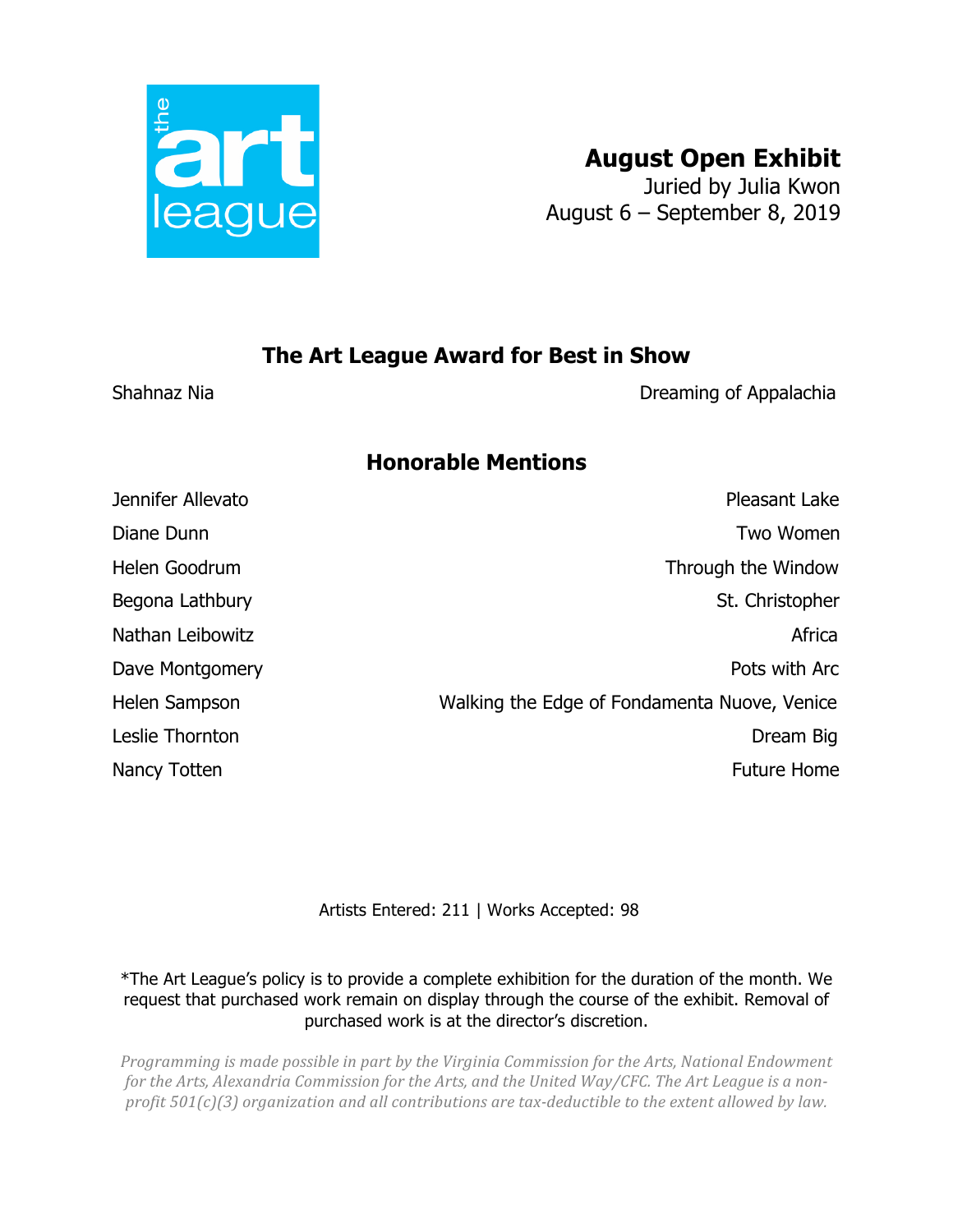| 0094 ABEL, R.          | <b>BURNING BRIGHT</b>                                         | <b>ACRYLIC</b>     | \$1200 |
|------------------------|---------------------------------------------------------------|--------------------|--------|
| 0106 ADAMS, Y.         | LOVELY PEONIES                                                | DRAWING            | \$450  |
| 0105 ALLEVATO, J.      | PLEASANT LAKE                                                 | MIXED MEDIA        | \$1450 |
| 0075 ANDERSON, M.      | BLACK CLOUD OVER HIGH WAVES                                   | OIL                | \$1400 |
| 0059 BAHADORI, A.      | <b>LEVITATIONS</b>                                            | MIXED MEDIA        | \$1400 |
| 0045 BARANOVA, N.      | BEFORE STORM                                                  | OIL                | \$800  |
| 0057 BARTHELL, B.      | THE LONG VIEW III                                             | <b>ACRYLIC</b>     | \$950  |
| 0033 BERNSTEIN, C.     | IRISH GOLDEN BOG                                              | <b>PHOTOGRAPHY</b> | \$225  |
| 0033 BEVELAQUA, J.     | BLACK DRESS WITH BLUE RIBBON                                  | OIL                | \$1800 |
| 0032 BLACKMON, L.      | AT THE TABLE                                                  | COLLAGE            | \$375  |
| 0061 BROWNING-DILL, A. | UNLESS A SEED DIES                                            | <b>WATERCOLOR</b>  | \$540  |
| 0058 BRUNINI, N.       | SHADOW PLAY 2                                                 | <b>WATERCOLOR</b>  | \$400  |
| 0068 CAPESTANY, C.     | MAKING A LIVING                                               | <b>WATERCOLOR</b>  | \$425  |
| 0089 CAROLUS, M.       | <b>GREENS</b>                                                 | <b>WATERCOLOR</b>  | \$300  |
| 0013 CHO, K.           | <b>BLOOM</b>                                                  | <b>PHOTOGRAPHY</b> | \$300  |
| 0015 CICCONI, D        | <b>WORKING ON MYSTERIES</b>                                   | <b>PHOTOGRAPHY</b> | \$189  |
| 0024 CICCONI, H        | <b>SOLITUDE</b>                                               | <b>WATERCOLOR</b>  | \$650  |
| 0051 CONN, D.          | LOST AND FOUND                                                | <b>WATERCOLOR</b>  | \$750  |
| 0025 CYBYK, A.         | MIDNIGHT METALLICS                                            | <b>ACRYLIC</b>     | \$250  |
| 0007 DAVIES, S.        | HIDDEN BEACH, CINQUE TERRA (WOVEN PAPER WATERCOLOR<br>MOSAIC) |                    | \$1700 |
| 0032 DAVIS, N. L.      | <b>VIEWING MY ART</b>                                         | OIL                | \$1200 |
| 0027 DAVIS, J.         | THE GULF AT DUSK                                              | <b>WATERCOLOR</b>  | \$325  |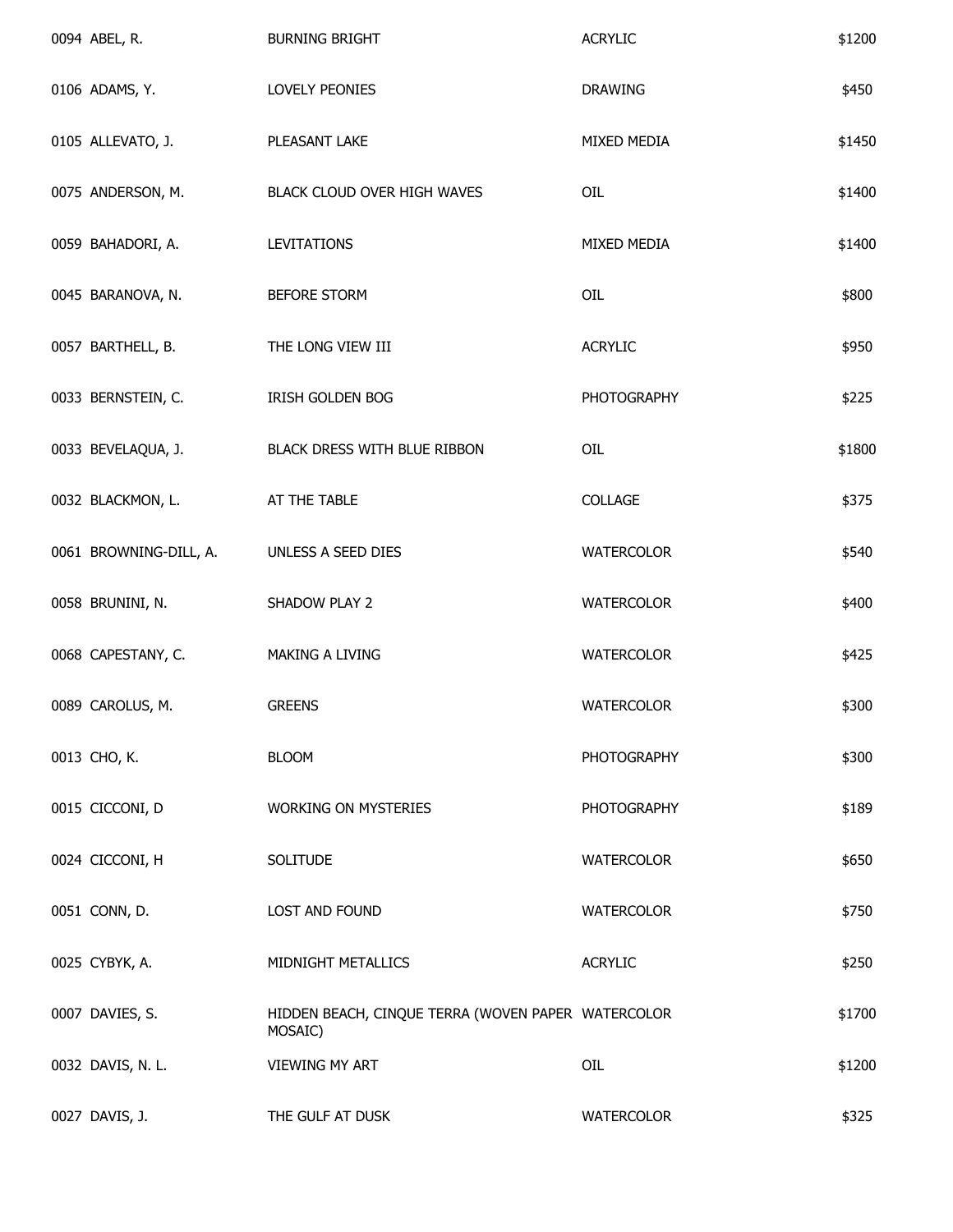| 0046 DE ALTERIIS, M. | STRANGE EVOLUTION IN STRANGER TIMES | ACRYLIC GESSOBOARD                                    | \$500  |
|----------------------|-------------------------------------|-------------------------------------------------------|--------|
| 0001 DEAL, D.        | <b>NETWORKING</b>                   | WATERCOLOR                                            | \$499  |
| 0085 DOBROVOLSKI, K. | CALM AT SEA                         | MIXED MEDIA ACRYLIC INKS<br>ON YUPO PAPER             | \$750  |
| 0029 DUNN, B.        | THE DRAPES                          | <b>PHOTOGRAPHY</b>                                    | \$250  |
| 0016 DUNN, D.        | TWO WOMEN                           | COLLAGE HAND-COLORED<br>PAPER AND                     | \$450  |
| 0003 EBBOLE, G.      | THE LONE ISLAND TREE                | <b>PHOTOGRAPHY</b>                                    | \$200  |
| 0055 EMME, S.        | <b>REFRACTED</b>                    | MIXED MEDIA                                           | \$400  |
| 0021 ERICKSON, B.    | NATURA MORTA: SHARP SHINNED HAWK    | OIL ON PANEL                                          | \$750  |
| 0038 FRAZIER, O.     | <b>SUNDANCE</b>                     | ACRYLIC COLLAGE                                       | \$500  |
| 0048 FREY, S.        | <b>UNDER WATER</b>                  | <b>ACRYLIC</b>                                        | \$1000 |
| 0054 FRIEDMAN, W.    | MOUNT SOLON.COM                     | <b>PHOTOGRAPHY</b>                                    | \$200  |
| 0060 GARCIA, N.      | WATER VENDORS OF MARRAKESH          | MIXED MEDIA COLOR PENCIL                              | \$495  |
| 0026 GERALIS, R.     | WHERE THE GREEN CORN GROWS          | OIL                                                   | \$750  |
| 0019 GETTER, A.      | SHADOW CONVERSATION                 | <b>ACRYLIC</b>                                        | \$150  |
| 0009 GOODRUM, H.     | THROUGH THE WINDOW                  | PHOTOGRAPHY ARCHIVAL                                  | \$250  |
| 0028 GUENTHER, J.    | PASTELS AND ICE                     | PHOTOGRAPHY ARCHIVAL                                  | \$245  |
| 0063 GUENTHER, W.    | <b>GOING TO WORK</b>                | <b>PHOTOGRAPHY</b>                                    | \$295  |
| 0027 GULATI, A.      | <b>BIRDS</b>                        | PYROGRAPHY WOOD VENEER<br>ON WOOD BASE                | \$600  |
| 0113 HALVORSEN, L.   | <b>FREEDOM</b>                      | PHOTOGRAPHY ARCHIVAL                                  | \$150  |
| 0047 HAN, J.         | <b>GONDOLAS IN VENICE</b>           | <b>WATERCOLOR</b>                                     | \$225  |
| 0053 HANFF, M.       | SIZING UP                           | <b>ACRYLIC</b>                                        | \$450  |
| 0052 HARRIS, L.      | <b>TRAPPED</b>                      | NEW MEDIA PRINT SUNSET COTTON<br><b>ETCHING PAPER</b> | \$500  |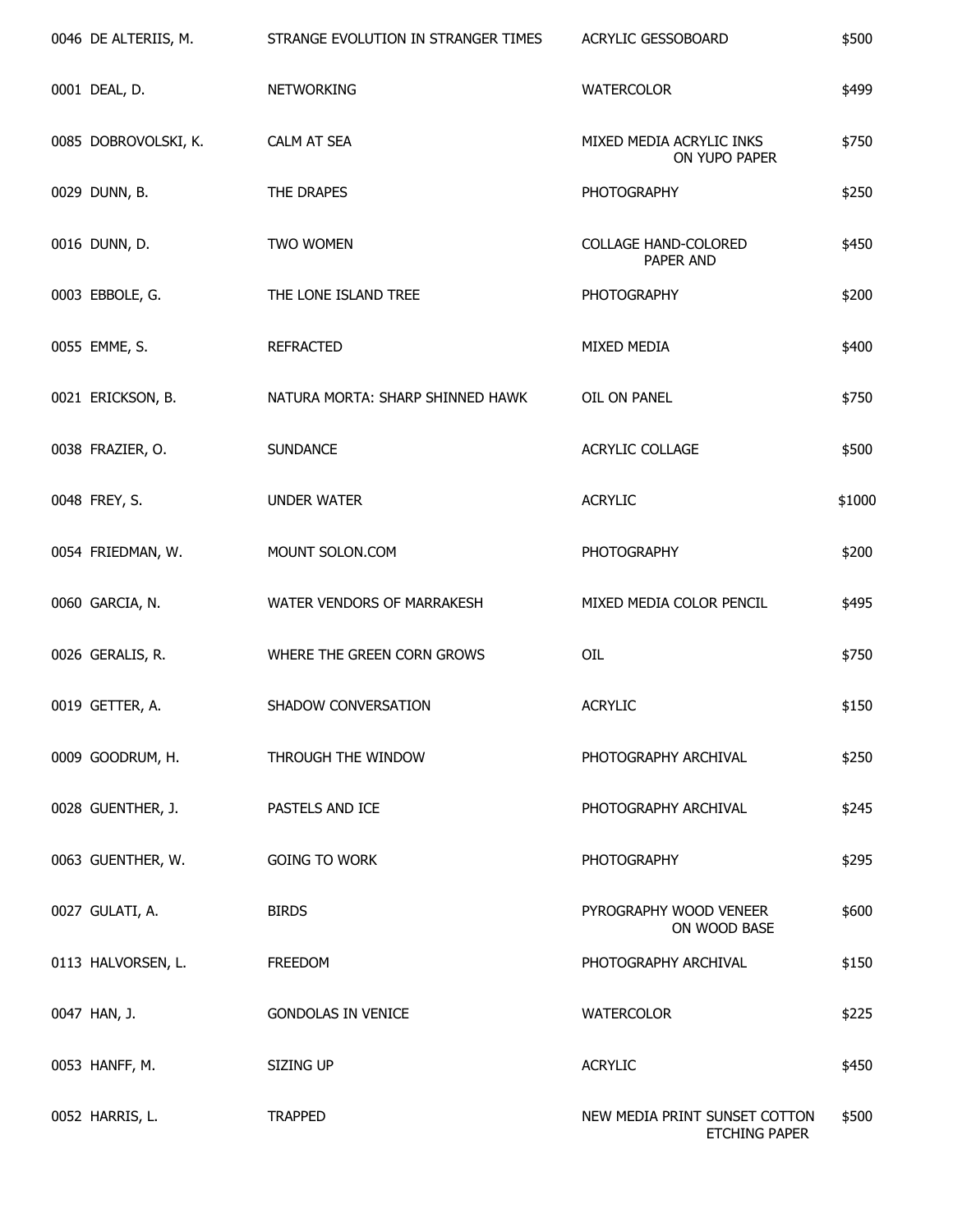| 0036 HASSIG, L.        | <b>HOLLOW EYES</b>              | <b>PHOTOGRAPHY</b>                         | \$250  |
|------------------------|---------------------------------|--------------------------------------------|--------|
| 0119 HENDERSON, C.     | <b>COWBOY HANK</b>              | <b>WATERCOLOR</b>                          | \$425  |
| 0065 HOLZ, L.          | SALAD PROSPECTS                 | <b>WATERCOLOR</b>                          | \$400  |
| 0018 HOROWITZ, D.      | <b>IRON WORK</b>                | PHOTOGRAPHY ALUMINUM<br><b>METAL PRINT</b> | \$175  |
| 0056 LAGARDE, L.       | MAN WITH FLOWERS                | <b>ACRYLIC</b>                             | \$500  |
| 0077 LATHBURY, B.      | ST. CHRISTOPHER                 | SCULPTURE ACRYLIC, METAL<br>FOIL, MDF,     | \$2500 |
| 0070 LAVOIE, C.        | <b>ATMOSPHERE</b>               | <b>WATERCOLOR</b>                          | \$175  |
| 0028 LAYNE, K.         | HAZARDOUS AREA                  | ACRYLIC ON CANVAS                          | \$895  |
| 0069 LEIBOWITZ, N.     | <b>AFRICA</b>                   | <b>ACRYLIC</b>                             | \$4800 |
| 0048 LODGE, J.         | KOI 1                           | <b>ACRYLIC</b>                             | \$3700 |
| 0071 LOWERY, L.        | SIX DANCING BABIES              | OIL ON CANVAS                              | \$5000 |
| 0003 MAHAPATRA, P.     | <b>LOST ALBUM</b>               | MIXED MEDIA                                | \$550  |
| 0112 MANN, D.          | <b>NORWAY</b>                   | PRINTMAKING ETCHING                        | \$225  |
| 0084 MCCUTCHEN, P.     | <b>HTG</b>                      | <b>PHOTOGRAPHY</b>                         | \$3000 |
| 0018 MCNEELY, R.       | <b>SUMMERTIME</b>               | <b>ACRYLIC</b>                             | \$1400 |
| 0001 MILLER, S.        | GEORGE WASHINGTON UNDER THE SKY | <b>PHOTOGRAPHY</b>                         | \$165  |
| 0123 MINEHAN, M.       | <b>STANDING WATCH</b>           | <b>PHOTOGRAPHY</b>                         | \$195  |
| 0002 MOHRMAN, K.       | EASTERN STATE PENITENTARY       | <b>PHOTOGRAPHY</b>                         | \$300  |
| 0020 MONROE-DUPREY, L. | <b>EVERYONES' NEIGHBORS</b>     | <b>PASTEL</b>                              | \$900  |
| 0040 MONTGOMERY, D.    | POTS WITH ARC                   | <b>PHOTOGRAPHY</b>                         | \$120  |
| 0128 MOORE, R.         | HIDDEN SKY COLOR                | OIL                                        | \$950  |
| 0074 NEDROW, C.        | <b>BLAST FURNACE</b>            | <b>PHOTOGRAPHY</b>                         | \$250  |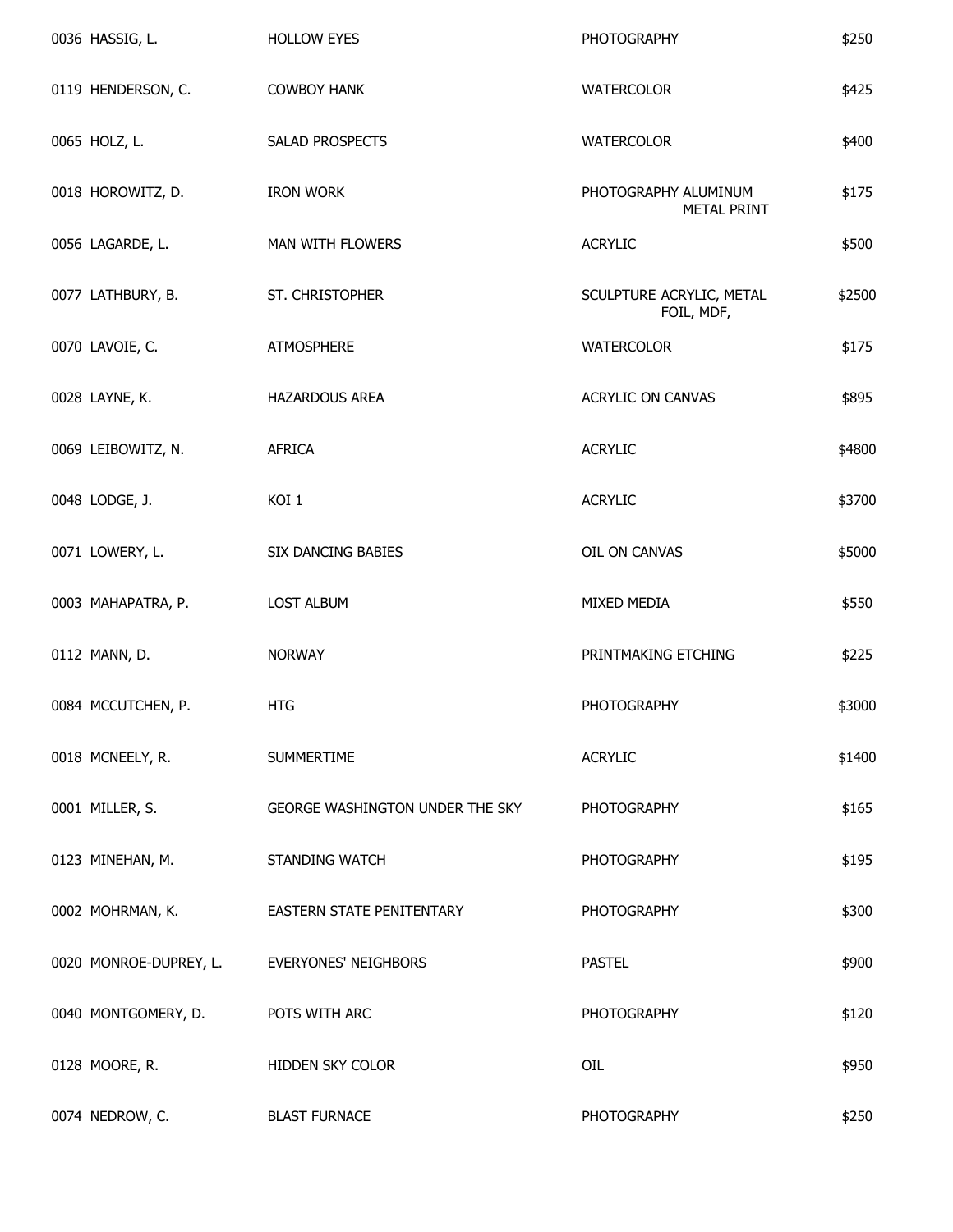| 0010 NIA, S.      | DREAMING OF APPALACHIA                                             | <b>FIBER</b>                        | \$1200 |
|-------------------|--------------------------------------------------------------------|-------------------------------------|--------|
| 0116 OHANA        | <b>DEPARTURE</b>                                                   | ACRYLIC 2 CANVASES,<br><b>CHORD</b> | \$1400 |
| 0101 PULLEY, V.   | <b>STRIDER</b>                                                     | <b>PHOTOGRAPHY</b>                  | \$250  |
| 0035 QUINN, W.    | <b>KITTY SHARK</b>                                                 | <b>PHOTOGRAPHY</b>                  | \$200  |
| 0122 RAMSEY, N.   | WATERSHED: FLOAT                                                   | MIXED MEDIA                         | \$625  |
| 0030 RIASATI, R.  | <b>VAGUE FEELINGS</b>                                              | <b>PASTEL</b>                       | \$660  |
| 0031 ROSS, D.     | MOUNT FUJI IN THE MIST                                             | <b>GLASS</b>                        | \$350  |
| 0068 ROWE, T.     | <b>TAOS MINIMAL</b>                                                | <b>PHOTOGRAPHY</b>                  | \$200  |
| 0012 SAMPSON, H.  | WALKING THE EDGE OF FONDAMENTA NUOVE, PHOTOGRAPHY<br><b>VENICE</b> |                                     | \$185  |
| 0044 SANDERS, S.  | GOSPEL ON 125TH STREET                                             | <b>PHOTOGRAPHY</b>                  | \$180  |
| 0078 SAUNDERS, J. | JALENE ENTHRONED 3                                                 | <b>DRAWING</b>                      | \$500  |
| 0099 SCOTT, M.    | <b>BEACH ASSAULT</b>                                               | <b>WATERCOLOR</b>                   | \$250  |
| 0013 SEARLES, S.  | PRIMORDIAL LANDSCAPE                                               | <b>ACRYLIC</b>                      | \$500  |
| 0002 SELIGMAN, P. | <b>GUESTS MISBEHAVING</b>                                          | <b>COLLAGE</b>                      | \$500  |
| 0065 SHAW, N.     | <b>SHADY POND</b>                                                  | <b>WATERCOLOR</b>                   | \$400  |
| 0008 SMITH, J.    | <b>UNNATURAL BORDERS</b>                                           | <b>ACRYLIC</b>                      | \$600  |
| 0015 STEPURA, B.  | THE SMOKEHOUSE                                                     | OIL                                 | \$250  |
| 0036 STIER, J.    | ROAD TO ZION                                                       | <b>PHOTOGRAPHY</b>                  | \$275  |
| 0045 THORNTON, L. | DREAM BIG                                                          | <b>ACRYLIC</b>                      | \$1800 |
| 0041 THUERMER, K. | FRESH MARKET HONG KONG                                             | OIL                                 | \$950  |
| 0039 TISARA, N.   | RITES OF SPRING                                                    | MOSAIC                              | \$1575 |
| 0021 TOLSTOY, A.  | SNOWY VILLAGE                                                      | <b>WATERCOLOR</b>                   | \$550  |